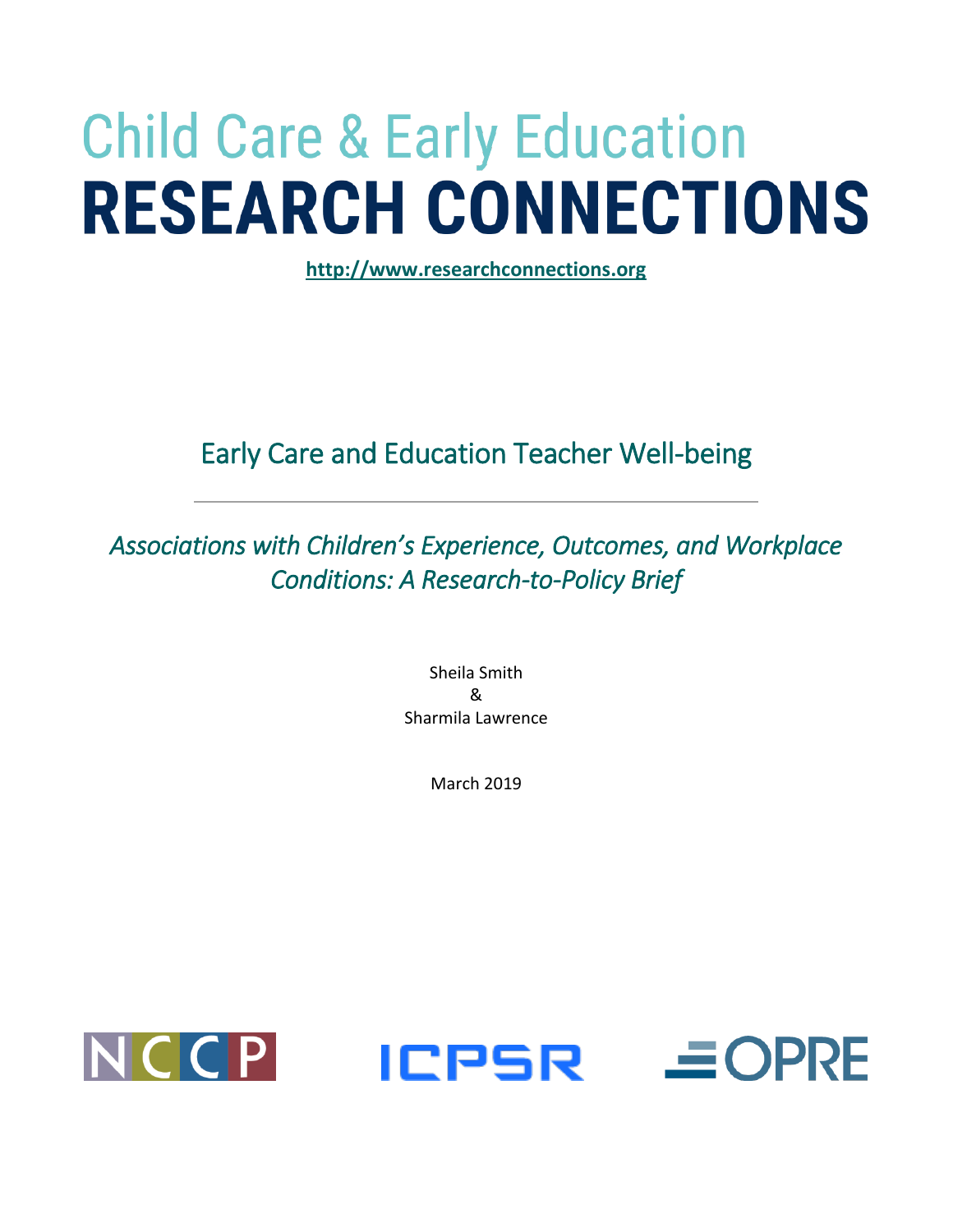*Research Connections* is a partnership between the National Center for Children in Poverty at the Mailman School of Public Health, Columbia University, and the Interuniversity Consortium for Political and Social Research at the Institute for Social Research, the University of Michigan, supported by a grant from the Office of Planning, Research and Evaluation in the Administration for Children and Families, U.S. Department of Health and Human Services. Contents are solely the responsibility of the authors and do not necessarily represent the official views of the Office of Planning, Research and Evaluation, the Administration for Children and Families, or the U.S. Department of Health and Human Services.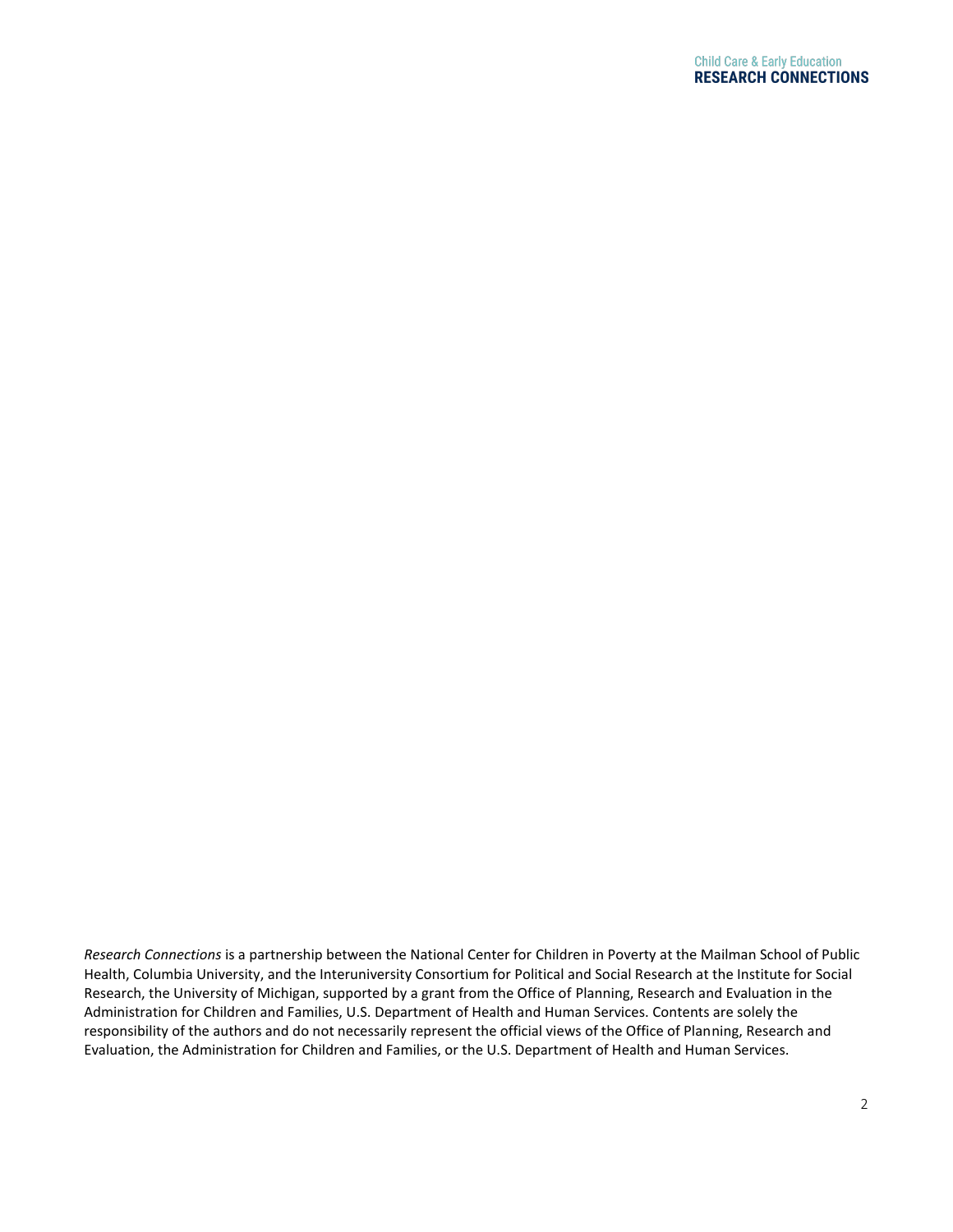# Early Care and Education Teacher Well-being

# *Associations with Children's Experience, Outcomes, and Workplace Conditions: A Research-to-Policy Brief*

Identifying features of early care and education (ECE) settings that positively affect children's early learning and development is a critical challenge for the field. Most research related to this challenge has focused on *structural features* of ECE quality, such as teacher-child ratios and teacher credentials, and on *process quality*, which refers to aspects of teacher-child interactions. <sup>1</sup> Another dimension of ECE settings that is receiving increased attention is teacher well-being and staff wellness.<sup>2</sup> Research relevant to this topic has mainly focused on the degree to which ECE teachers show stress and other negative psychological states, such as worry, depression and emotional exhaustion, especially in response to workplace conditions.

This brief examines research on ECE teachers' experience of various forms of stress and their associations with teaching practices, children's learning, and workplace conditions. The brief concludes with a set of policy recommendations informed by this research. For convenience, the term "stress" is used in summary statements and questions to reflect the broader range of negative states examined in the research. The following questions are addressed in this brief:

1. How prevalent is ECE teachers' experience of stress?

- 2. How does ECE teachers' work-related stress contribute to the quality of teaching practices and child outcomes?
- 3. What workplace factors contribute to ECE teacher stress?
- 4. What interventions and workplace supports promote teacher well-being?
- 5. What key policy recommendations are suggested by the research?

Most of the studies reviewed for this brief were conducted in the past ten years and were identified through a search of the Child Care and Early Education *Research Connections* collection [\(www.researchconnections.org\)](http://www.researchconnections.org/) using the terms, "teacher stress," "teacher well-being," "stress reduction," and "workplace conditions." Topically relevant studies included in two recent reviews of teacher well-being were examined.<sup>3</sup> This brief extends the results of these reviews by reviewing several newer studies, discussing tools for measuring workplace conditions related to teacher well-being, and offering recommendations for ECE policies that are suggested by the research.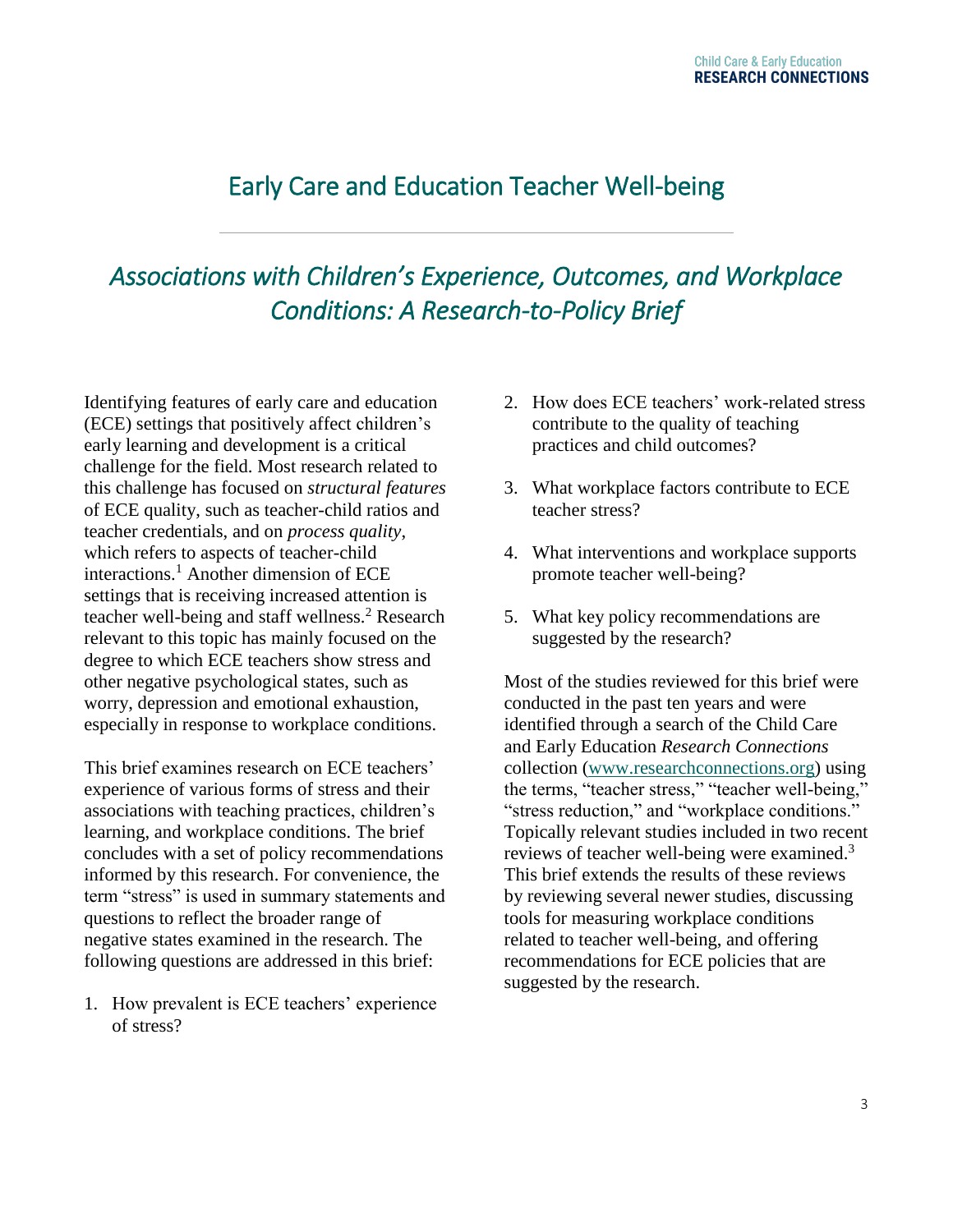## How much stress do ECE teachers experience?

Reported estimates of the percentage of ECE teachers who experience stress, including depression and more general psychological distress, are quite varied in terms of measurement and results. For example, Whitaker and colleagues report that 24 percent of Head Start and Early Head Start teachers in Pennsylvania programs showed clinically significant depression symptoms on the 20-item Center for Epidemiologic Studies Depression Scale (CES-D).<sup>4</sup> Among teachers in California Head Start and prekindergarten programs, 17 percent were found to be depressed based on scores from the 10-item Center for Epidemiologic Studies Short Depression Scale (CESD 10).<sup>5</sup> In the Head Start Family and Child Experiences Survey (FACES) 2006 study's national sample of Head Start teachers, 16 percent reported that they experienced moderate or severe depressive symptoms, and another 21 percent reported mild depressive symptoms. <sup>6</sup> This study measured teacher depression by including items from the short (12-item) form of the Center for Epidemiologic Studies Short Depression Scale (CES-D).<sup>7</sup>

Among family child care providers participating in North Carolina's quality rating and improvement system (QRIS), 62 percent of caregivers were found to have a high level of stress, measured with a 10-item perceived stress scale that "captures how unpredictable, uncontrollable, and overloaded respondents find their lives to be."<sup>8</sup> In a national study of Early Head Start that focused explicitly on workrelated stress, one fourth of the teachers reported that their job was usually or always stressful,

although there was high variation across program sites in teachers' report of work-related stress.<sup>9</sup> The National Survey of Early Care and Education (NSECE), using the Kessler-6 Psychological Distress Scale, which assesses symptoms associated with anxiety and mood disorders, found comparatively low rates of psychological distress in the ECE workforce: fewer than 10 percent had moderate distress and fewer than 1 percent had serious distress.<sup>10</sup>

Summarizing these findings regarding ECE teacher stress, the three studies using versions of the CES-D assessment report rates of teacher depression that range from 16 to 24 percent. Two studies assessing general stress and workrelated stress show rates that range from 25 to 61 percent. A low incidence of psychological distress, based on a measure assessing symptoms of anxiety and mood disorders, was found in the NSECE. Variation in documented rates of stress may be related to many factors, including the use of different measures, and differences in the locations and types of ECE programs. Further, the level of anonymity varies across these studies (e.g., anonymous one-time survey versus assessment that is part of a longer study or associated with a state rating system).<sup>11</sup> This brief goes on to explore how a variety of workplace conditions may also contribute to variations in teachers' experience of stress.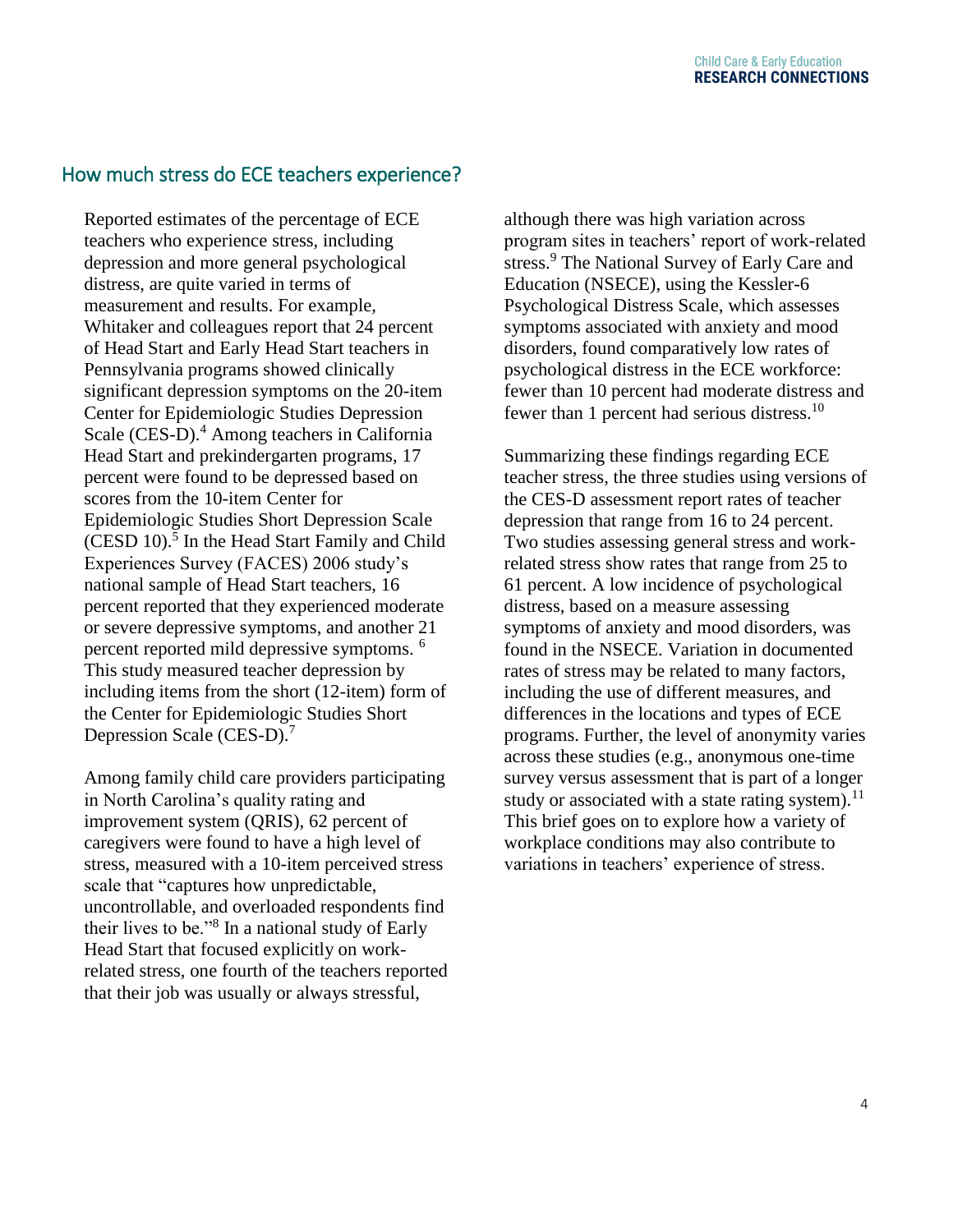## How does teacher stress contribute to teaching practices and children's behavior?

Nurturing teacher-child relationships and intentional teaching strategies can promote young children's social-emotional competence, which predicts early learning and later academic success.<sup>12</sup> Teachers can help young children develop their emotion knowledge (e.g., emotion vocabulary and recognition of emotions), socialskills, and capacity for self-regulation. The strategies teachers use to help children acquire social-emotional competence include modelling how to cope with frustration and other negative feelings, responding with sensitivity to children's emotions, and teaching about emotions.<sup>13</sup>

The evidence suggests that teacher stress can interfere with positive teacher-child relationships and effective social-emotional teaching. In one study of Head Start classrooms, both lead and assistant teachers who reported higher levels of workplace stress and depressive symptoms also reported more conflictual relationships with children in the classroom.<sup>14</sup> Another study found that lead and assistant teachers in ECE classrooms who reported higher levels of personal stress perceived children as displaying more anger and aggression. Lead teachers' job-related emotional exhaustion was related to their perceptions of greater anxiety and withdrawal in children, and assistant teachers' emotional exhaustion was associated with their perceptions of lower social competence in children.<sup>15</sup> Using measures of both stress and coping strategies, researchers found that preschool teachers' "psychological load," which included depression, stress, and emotional exhaustion, was associated with their responsiveness to children in classrooms, as measured in an assessment that elicited teachers' reactions to vignettes.<sup>16</sup> Teachers with higher psychological load were more likely to

react punitively to children's negative emotions, while teachers who used more coping strategies (e.g., asking for support from others) were more likely to offer positive support when children expressed negative emotions.

Not all research in center-based settings has found clear relationships between teacher stress and less optimal teaching and child behavior. One study examined teacher stress in Head Start and private ECE programs. There were no significant associations between teacher stress and teacher behavior in Head Start programs, and overall lower levels of teacher stress were found in the Head Start classrooms. Teachers experiencing greater stress in private ECE classrooms were less supportive towards children, who in turn displayed less prosocial behavior compared to children with teachers reporting lower stress. However, children with less stressed teachers who showed overall high levels of support toward children, but also inconsistency in providing support, displayed more aggression and negative emotion.<sup>17</sup>

A few studies have examined child care providers' stress in home-based settings or included these settings in their studies. Rusby and colleagues found that home-based providers reporting more stress also reported more child behavior problems and less tolerance for problem behaviors. However, observed negative child behavior was not related to provider stress. Additionally, there was an association between higher stress and less observed positive teacher attention toward children.<sup>18</sup> A study that examined provider stress in family child care and center care found that higher levels of provider stress were associated with lower levels of observed child engagement in the classroom and home-based child care settings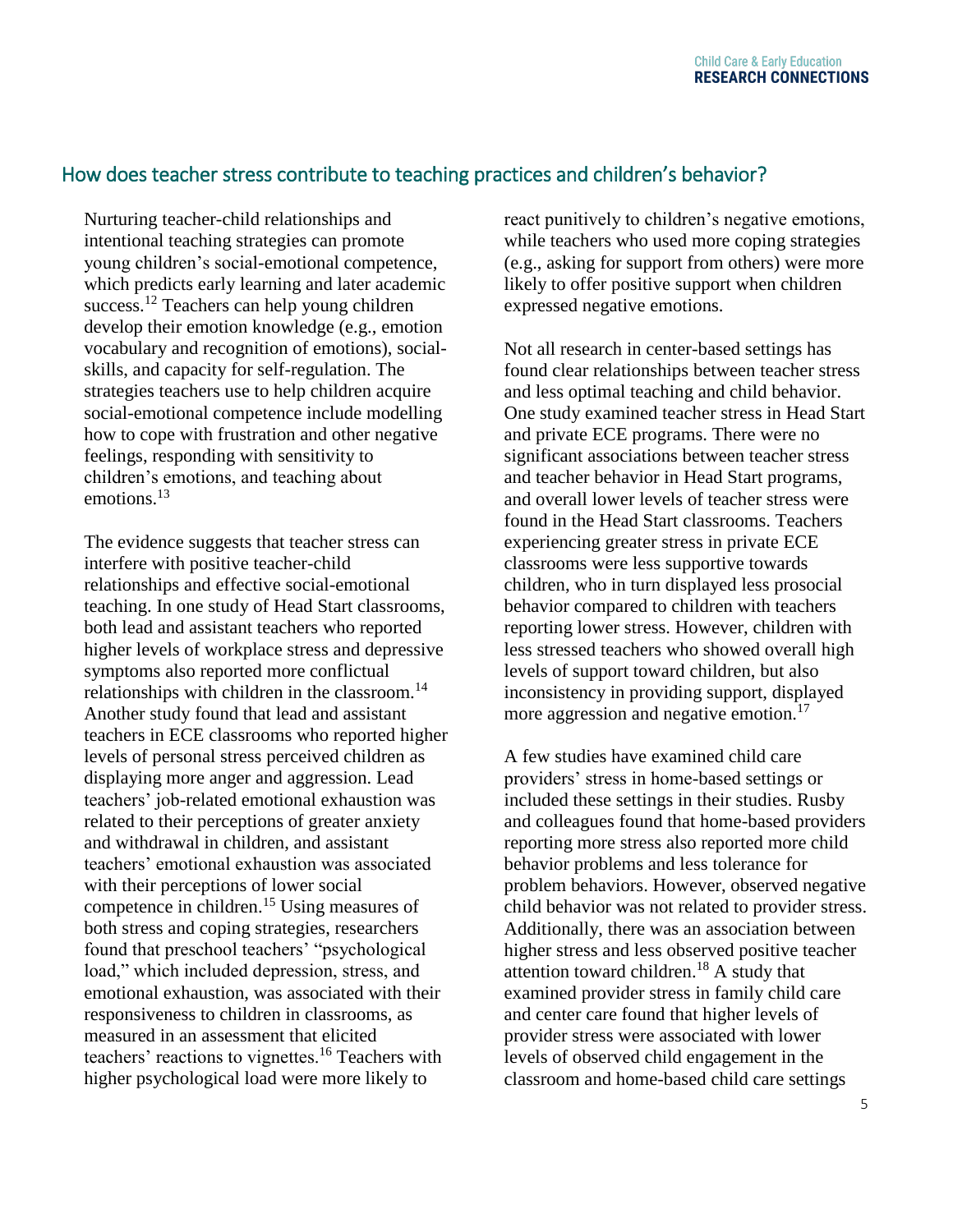during free play.<sup>19</sup> However, when providers had more training (as measured by completed training hours) children were observed to be more engaged. This was true even when provider stress levels were high. The authors suggest that provider training may be helpful in

moderating the effects of stress on teaching practices. They also suggest that, especially for home-based providers, training may reduce feelings of isolation while offering social and professional support.

# What workplace factors are related to ECE teacher stress, teaching practices, and child behavior?

Given the research that points to a relationship between teacher stress and both teaching practices and child behavior, it is important to identify workplace conditions that contribute to or alleviate ECE teachers' stress. Recent reviews of research on ECE teacher well-being have highlighted several workplace conditions associated with teacher stress.<sup>20</sup> Not surprisingly, teachers appear to benefit from the availability of support from other staff. ECE center-based teachers and home-based providers who experience supportive relationships with co-workers and supervisors report less stress and depression. $2<sup>1</sup>$  Working in a setting that encourages teamwork was also found to be associated with lower psychological distress in the Early Care and Education Workforce Study.<sup>22</sup> At the same time, teachers' experience of greater autonomy in the workplace is also related to lower stress. $^{23}$  Teachers in settings with high turnover report more stress. High turnover is not only likely to increase workloads for teachers, but may interrupt supportive relationships they had with peers who leave the setting.<sup>24</sup> Interestingly, stress is not always a predictor of outcomes that imply harm to children. One study found that while teachers who perceive that they have more influence on decisions in their work settings experience less stress, teachers with higher levels of stress had more child-centered beliefs.<sup>25</sup> These beliefs have been associated in other studies with effective teaching. $26$ 

Given the generally low salaries of ECE teachers, and the contribution of low wages to teacher turnover, researchers have been interested in the relationship between financial well-being and teacher stress. $27$  Two studies measured aspects of financial well-being that suggest a relationship with teacher stress, but do not directly measure stress. In a study of centerbased child care programs serving toddlers, teachers who felt that their salary was unfair compared to others in the profession were found to be in classrooms that were rated as being less emotionally supportive. Actual wages of teachers were found to be associated with toddlers' positive behaviors (e.g., smiling and being attentive).<sup>28</sup> Another study found an association between preschool teachers' wages and children's positive emotional expressions and behaviors in the classroom. Additionally, children in classrooms where teachers reported being able to meet their basic expenses were observed to display more positive emotions and behaviors compared to children in classrooms where teachers felt unable to afford basic expenses. However, teachers' other work supports (vacation days, sick time, and paid planning time) were not related to children's emotions and behaviors. The researchers suggest that additional work supports might not contribute to positive teaching and child outcomes if wages are at low levels.<sup>29</sup>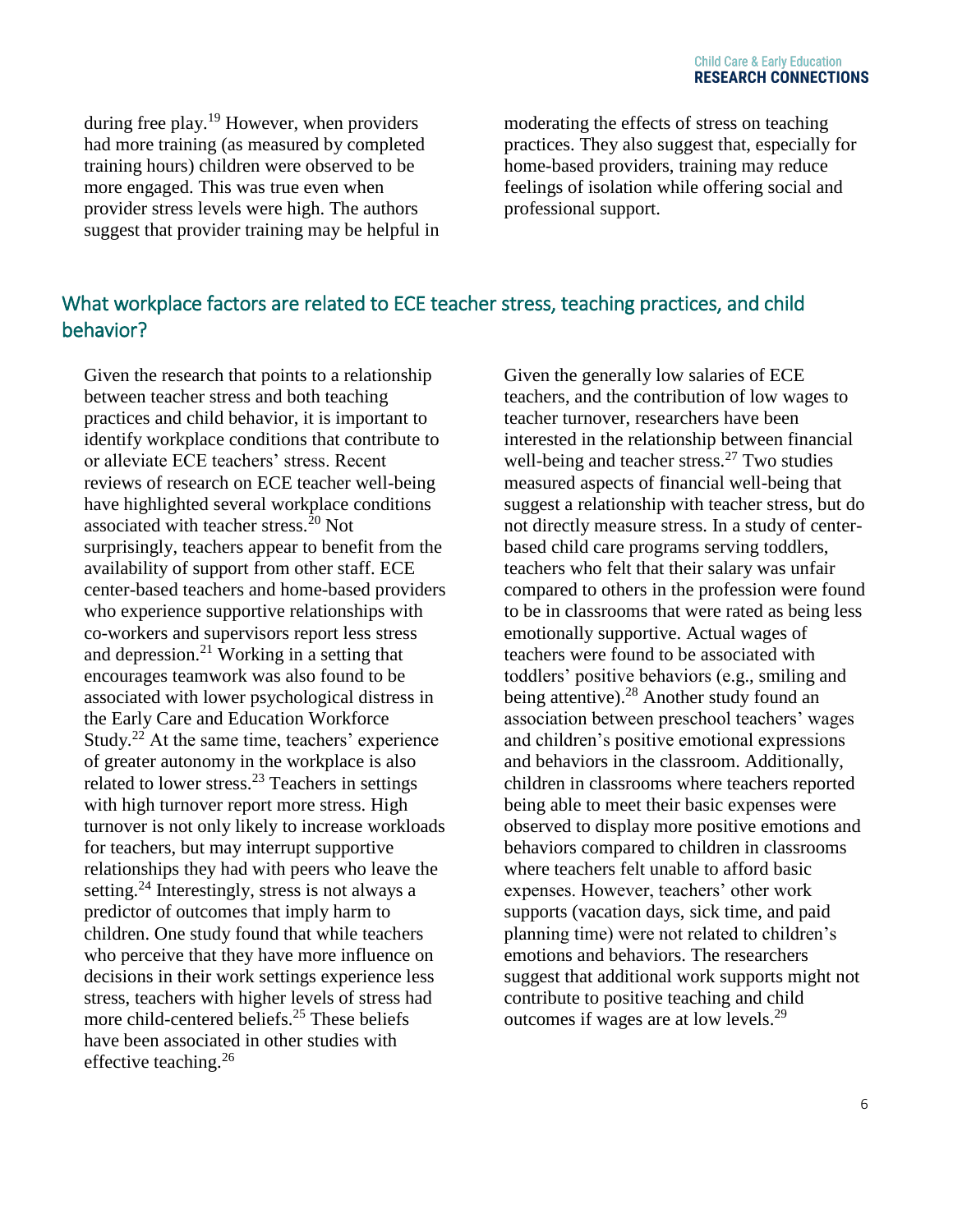Other researchers have examined personal traits and workplace conditions that might contribute to teacher depression including financial status, degree of child-centered beliefs about children's development, and work resources. They found that indicators of financial insecurity, including lower wages, working multiple jobs, and lacking health insurance, predicted teacher depression.<sup>30</sup> In their national survey of child care teachers, Jeon and colleagues found that teachers' annual salary was related to emotional exhaustion, while family income (but not salary) was related to depression. Perceived working conditions, which included pay and promotion opportunities as well as relationships with coworkers and supervisors, predicted depression, stress, and emotional exhaustion.<sup>31</sup> The NSECE found that teachers' psychological distress was highest among teachers with the lowest salaries.<sup>32</sup>

Child behavior problems have been identified as a major source of stress for ECE teachers. Researchers found that preschool classrooms' average level of child externalizing behavior problems, measured in the fall, predicts teachers' levels of stress in the spring.<sup>33</sup> Children's challenging behavior was associated with emotional exhaustion but not stress or depression in another study. $34$  In their national study of teacher depression and social emotional supports in Head Start programs, Zinsser and colleagues did not find an association between teachers' perceptions of children's behavior and teacher depression, but did find that teachers in

centers with more social-emotional learning supports were less depressed than teachers in centers with fewer supports. The researchers speculated that classroom supports for socialemotional learning may have helped teachers experience more positive relationships with children, which in turn helped reduce depression.<sup>35</sup>

While resources that help teachers address child behavior problems, including infant-early childhood mental health (IECMH) consultants, have been found to reduce teacher stress,<sup>36</sup> some researchers have failed to find a relationship between teacher psychological distress and access to IECMH consultants who help teachers learn to use strategies that can reduce challenging behavior.<sup>37</sup> Features related to the timeliness and quality of IECMH consultation may be important factors beyond the general availability of the supports. An interview study of Head Start teachers found that a key source of stress was ineffective or limited supports for children with behavior problems. Even when IECMH consultants were available to help address children's challenging behavior, teachers reported stress that was related to the specialists' failure to make a difference, which teachers attributed to overly brief visits and a lack of follow-up**. <sup>38</sup>** A later discussion of research on IECMH consultation as an intervention elaborates on conditions that might play a role in its impacts on teachers and children.

#### Tools for measuring workplace supports

To date, studies have used both surveys and more in-depth interviews to examine a relatively limited number of potential sources of stress and well-being for teachers within single studies. A small number of tools that measure features of the early childhood work environment can be

used to assess multiple conditions that have been found in past research to be related to teacher well-being.<sup>39</sup> Three tools that have been designed for use in studies of ECE settings and include items that describe workplace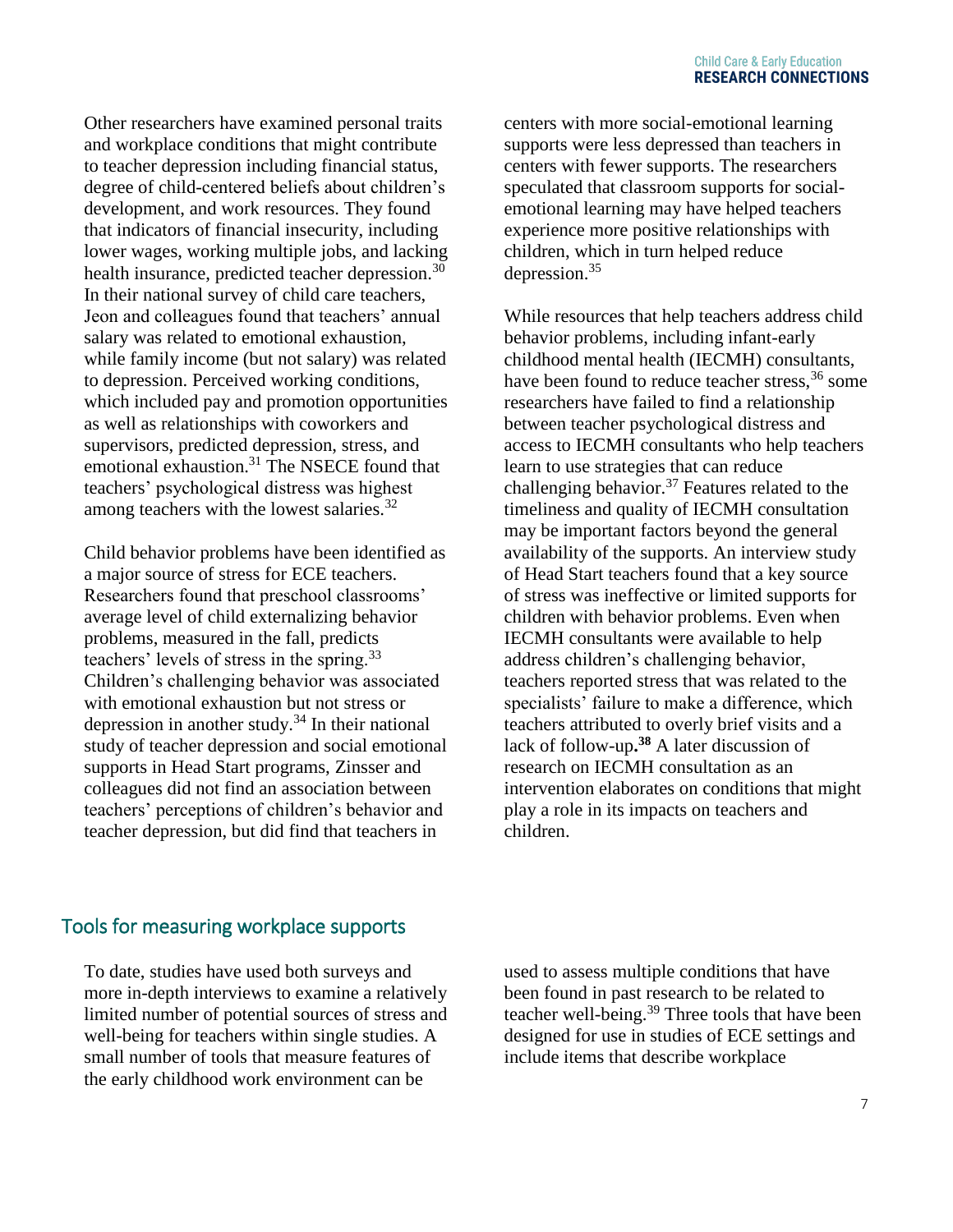conditions associated with teacher wellbeing are highlighted here.

The SEQUAL (Supportive Environmental Quality Underlying Adult Learning) is described by its developer as "a multi-purpose tool for examining and improving environments in which early childhood teaching staff work and learn." While not designed solely as a tool to measure supports for teacher well-being, the SEQUAL includes items in several domains that characterize workplace conditions that research suggests are sources of stress and well-being. These include items on level of staffing and professional responsibilities in "Teaching Supports," collaboration in "Learning Community," teacher input into their work in "Job Crafting," policies related to economic well-being and work relationships in "Adult Well-being," and supervisor support for teachers in "Program Leadership." In one study that administered the SEQUAL to teachers of Head Start and other subsidized programs participating in a county-level QRIS, two common concerns of teachers were worry about pay and meeting their bills, and a lack of paid time for planning and doing required paperwork. Higher scores in the adult wellbeing, teaching supports, and job crafting domains were related to teachers' use of effective instructional supports.<sup>40</sup> Several other studies using the SEQUAL are being conducted and will add to a growing body of research about ECE program workplace supports for adult well-being that contribute to effective teaching. $41$ 

Another tool is the Early Childhood Work Environment Survey (ECWES).<sup>42</sup> Administered as a teacher survey, the ECWES allows teachers to provide their personal rating of the importance of 10 dimensions of the work environment and then to rate items in each dimension. They include several conditions that have been linked to teacher well-being in

several studies, including collegial worker relations, equitable pay, support from the supervisor, and involvement in decisionmaking. Two studies found relationships between ECWES scores and global classroom quality in samples of ECE programs in two different states, but did not measure teacher well-being.<sup>43</sup> Another study with a sample comprised of both child care and kindergarten teachers found significant negative relationships between teachers' emotional exhaustion as measured by a separate survey, and ECWES indicators that reflect warm, supportive interactions among staff and fair sharing of work responsibilities.<sup>44</sup>

A third tool, Early Education Essentials-- Teacher Survey, is primarily focused on organizational features and workplace conditions that support effective teaching and preschoolers' learning.<sup>45</sup> However, some of the items in this tool describe conditions that have been found in previous research to have associations with teacher-wellbeing. The Early Education Essentials--Teach Survey measures conditions related to "Five Essentials" in a framework explaining organizational conditions that promote effective teaching and learning. Within two of these, "Effective Instructional Leaders" and "Collaborative Teachers," items describe conditions related to teacher-leader trust, teacher-teacher trust, and collaboration among teachers. A validity study completed by the measure developers found that scores on the teacher survey indicating positive features of the workplace were linked to higher child attendance and more positive ratings of teacherchild interactions.<sup>46</sup> While teacher well-being was not measured directly in the validity study, it is possible that these workplace conditions promoted teacher well-being, which in turn contributed to positive teacher-child interactions. The study's qualitative data characterized programs with more positive scores on workplace items as having leaders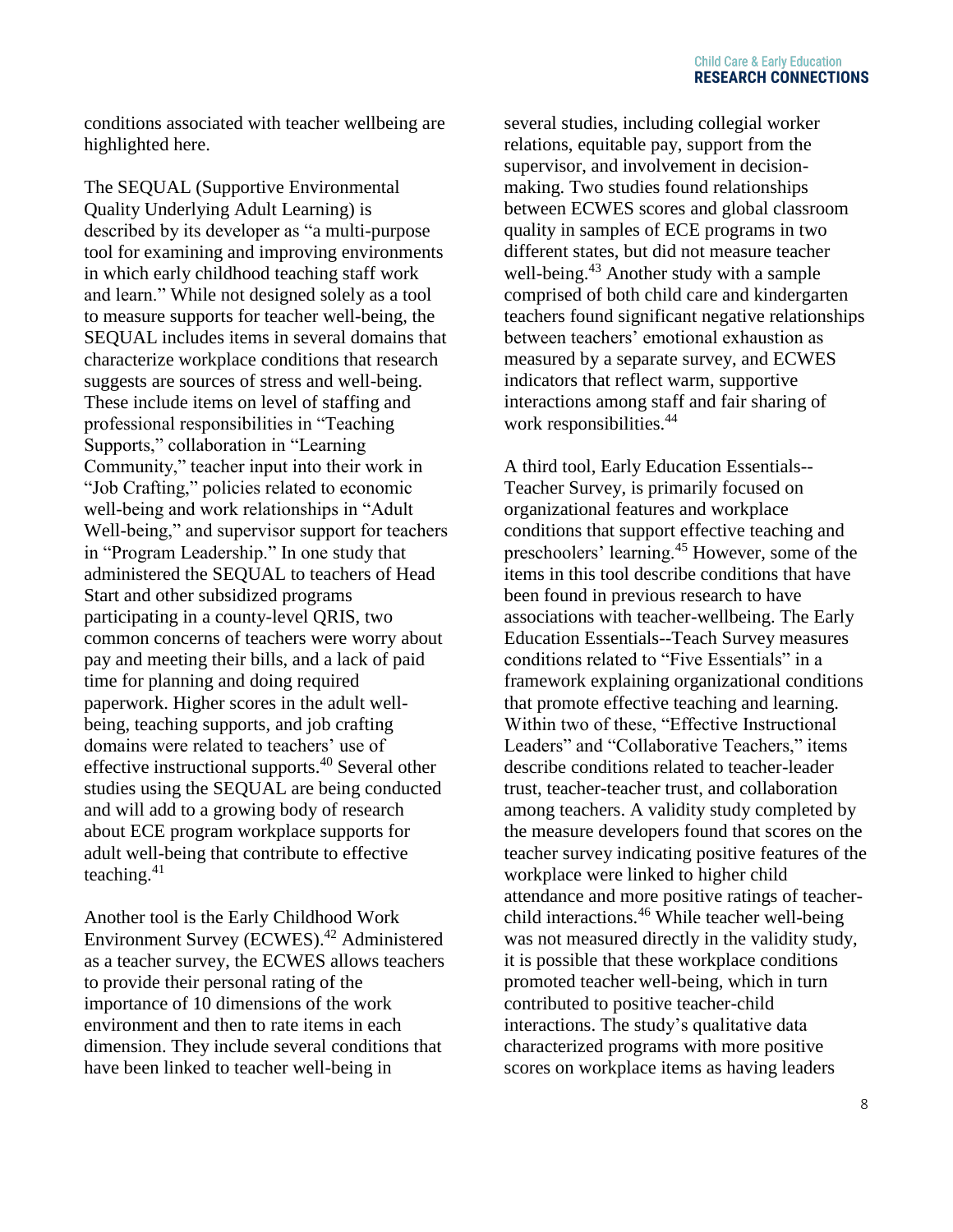who "built emotionally-encouraging relationships with staff, set up structures that protected time for cross classroom

collaboration, and used these relationships and routine discussions of practice to build a unity of purpose."

# What interventions and strategies show promise for reducing teacher stress and promoting teacher well-being?

Research on interventions and workplace supports that can reduce teacher stress and promote teacher well-being is still limited. This research currently includes studies that examine IECMH consultation and professional development that help teachers address children's challenging behavior and research on coping and well-being strategies that teachers naturally use or could learn to use to reduce stress.

IECMH consultation is a multi-faceted preventive intervention that has core components, but also varies in design and implementation in different states. $4\overline{7}$  Currently implemented in over a third of the states, IECMH consultation offers assistance from mental health professionals who work with ECE teachers, program leaders, and families to improve children's social, emotional, and behavioral health and development. The approach includes observations, guidance about the use of individualized and whole-classroom strategies, and early identification of children with and at risk for behavioral and mental health challenges.<sup>48</sup> Gilliam's national study of preschool expulsion, which found rates of preschool expulsion that were three times the rates found in K-12 classrooms, drew attention to the need for this support in ECE settings. While expulsion rates were positively related to ECE teacher job stress and depressive symptoms, teachers with access to a mental health consultant reported lower rates of expulsion. In a study using the 2009 cohort of

Head Start FACES, Zinsser and colleagues found that teachers reported less depression when more social-emotional learning and behavioral supports were available in their programs; these supports included a classroom curriculum that promotes social-emotional learning (SEL), SEL-related resources from the Center for Social Emotional Foundations of Early Learning, and mental health consultants.<sup>49</sup>

However, in a study of preschool teachers in community-based programs in Chicago, Zinsser and colleagues did not find an association between teachers' report of *access* to several social-emotional supports, including IECMH consultants and SEL-focused professional development, and both teacher stress and expulsion of children. The researchers point out that the system of IECMH consultation in the state where their study was conducted was weakly developed. The lack of timely access to consultants trained to high levels of proficiency might have reduced the benefits of IECMH consultation to ECE programs.<sup>50</sup>

In a synthesis of studies examining mental health consultation in early childhood settings, researchers found that consultation can be an effective way to improve the skills and ability of early childhood providers to address children's challenging behaviors and promote children's social and emotional development.<sup>51</sup> Several of the studies examined in the synthesis also found that consultation led to an increase in provider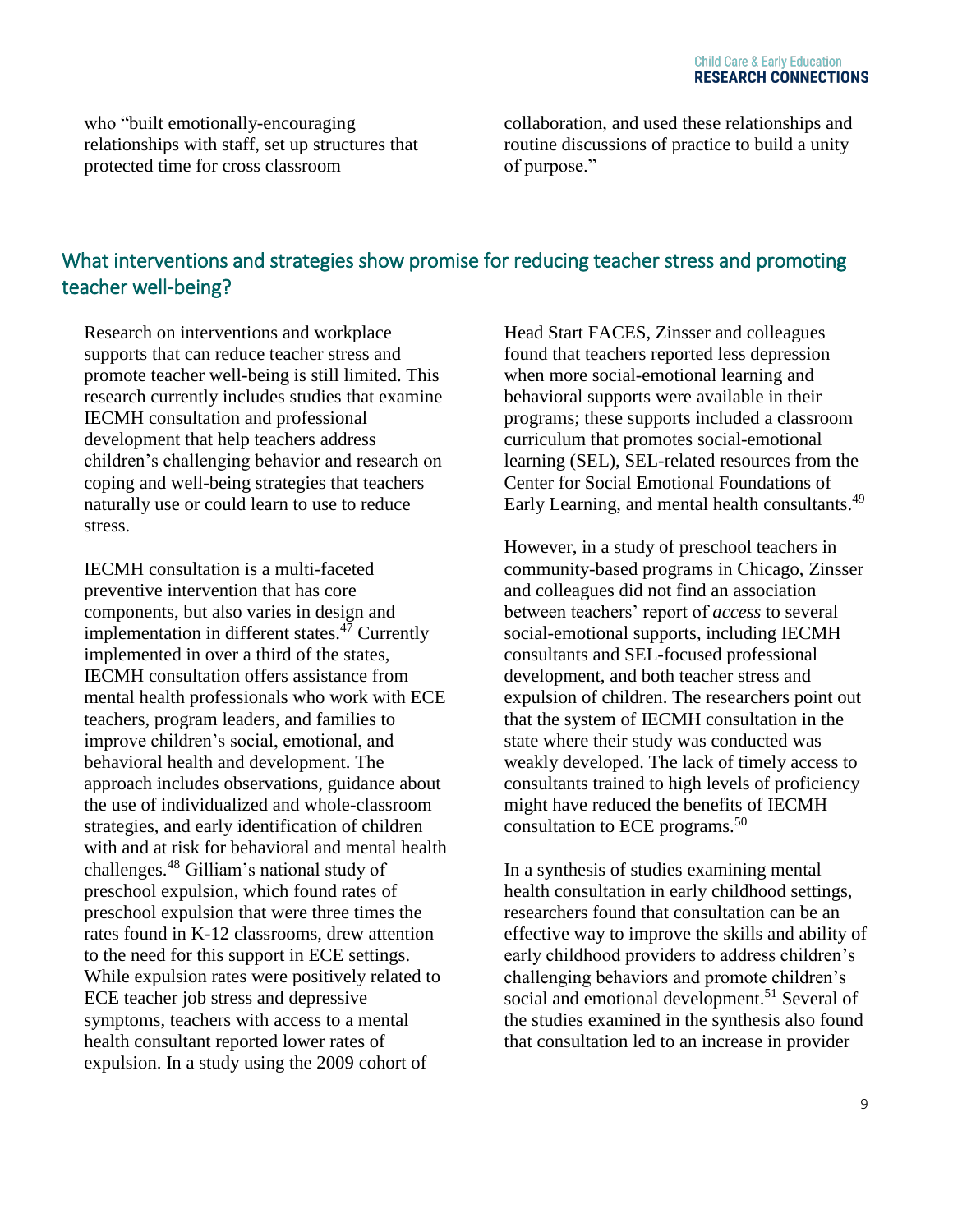confidence and a decrease in provider stress and turnover.<sup>52</sup>

The Chicago School Readiness Project (CSRP), one of the studies examined in the synthesis, used a combination of professional development combined with IECMH consultation in Head Start sites. The professional development, consisting of five six-hour monthly trainings, was combined with weekly IECMH consultation, along with stress-reduction workshops for teachers. The study found that there was a high level of participation in both the monthly trainings and the classroom consultations, and teachers who reported a greater number of work-related stressors were more likely to attend the trainings.<sup>53</sup> While the intervention led to improvement in teachers' perceptions of job resources and job control, it also resulted in a decrease in teachers' confidence related to behavior management. The researchers suggest teachers might have developed self-doubt as part of the "learning process" (p. 450). Additionally, they suggest that some teachers may have felt reliant on the mental health consultants and therefore experienced less confidence as the visits came to an end.<sup>54</sup>

Another study examined impacts of a 14-week professional development course focused on teacher-child relationships in preschool classrooms. The course included analyzing videos of teacher-child interactions. Intervention teachers showed significant improvement in their provision of emotional and instructional support to children and in classroom organization. Among teachers who did not participate in the course, higher levels of "professional investment" stress at the start of the year (including feeling a lack of control over decision-making on the job and limited professional development opportunities), was related to less growth in teachers' provision of instructional and emotional support over the

course of the year. "Professional investment" stress for intervention teachers was not related to their provision of emotional support, but was associated with growth in instructional support. The researchers suggest that the intervention served as a buffer between stress and teachers' emotional support in the classroom, and that this stress possibly reflected a readiness to learn, helping them acquire skills in providing instructional support.<sup>55</sup>

Research on factors related to job stress examined earlier suggest a range of potential targets for additional interventions and supports. These potential targets include increasing teachers' wages and health benefits to levels that promote a sense of financial security; creating work environments in which teachers feel supported by peers and supervisors, while also experiencing opportunities for autonomy and being part of decision-making in the workplace; and providing multiple resources that help teachers' promote positive child behavior.

A few studies also suggest that efforts to enhance ECE teachers' coping skills are promising targets of interventions that should be tested. Researchers examined Head Start teachers' "dispositional mindfulness, or the tendency to be mindful in daily life" (p. 43) in programs in Pennsylvania. Teachers who reported higher workplace stress but were more mindful reported fewer depressive symptoms. Stronger "dispositional mindfulness" in teachers was also related to less conflict and greater closeness with children. The researchers suggest that mindfulness training might serve as a way to improve teacher well-being and enhance teacher-child relationships.<sup>56</sup> Another study examined the types of strategies that child care teachers used to relieve stress and the extent to which they used these strategies throughout the day. The most common were physical strategies (e.g., spending time outside, physical exercise,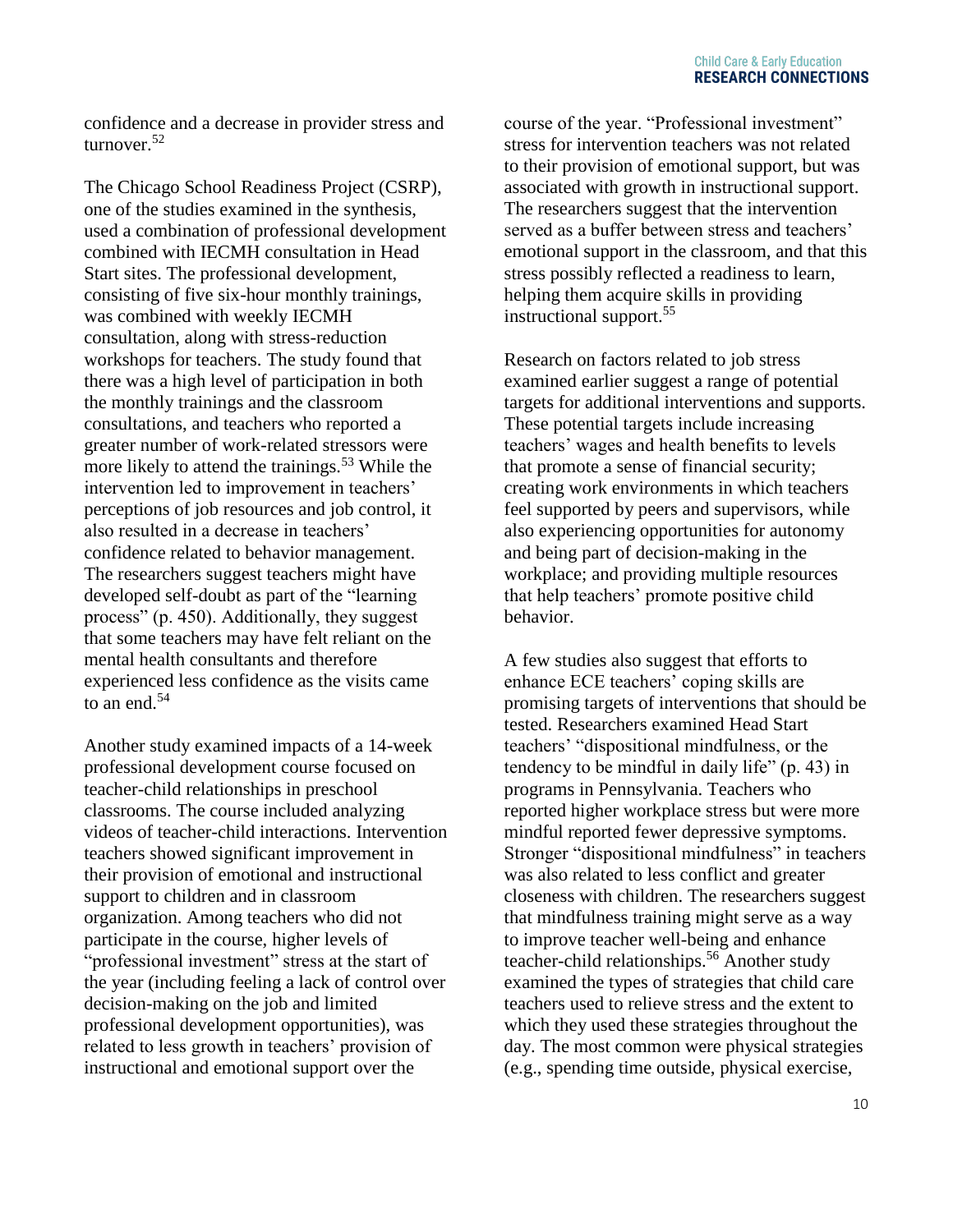playing with children) and cognitive strategies (e.g., meditation or prayer, reading, listening to music, and "putting things in perspective"). Strategies such as professional development or communicating with a supervisor or colleague were less common. The researchers recommend evaluation of new interventions that help teachers use both physical and cognitive strategies for stress reduction.<sup>57</sup>

Together, the currently limited research on interventions and research on factors associated with teacher stress can inform new interventions aimed at promoting teacher well-being. The most promising ones to test may be approaches that strengthen multiple supports for well-being. These might not only address different dimensions of distress (e.g., emotional exhaustion, depression) but also work in synergy to increase the magnitude of benefits. In addition, new interventions may need to target sources of stress, especially financial insecurity, that may make it difficult for teachers to respond fully to other workplace well-being supports.<sup>58</sup>

# Summary of research findings

The research reviewed here suggests trends, as well as some inconsistencies, in the prevalence of teacher stress, workforce conditions associated with stress, relationships between stress and both teaching practices and child outcomes, and promising approaches for reducing teacher stress. The following are key takeaways from the research:

- Although prevalence estimates are highly variable, elevated stress appears to be a fairly common experience among ECE teachers. In studies of Head Start teachers, reports of depression and work-related stress have ranged from 16 to 25 percent, while a study of family child care providers in one state showed that 61 reported a high level of stress. Fewer than 10 percent of ECE teachers were found to have moderate psychological distress in a national study.
- Teacher stress is related to unfavorable teaching practices (e.g., less positive attention to children, punitive responses to children's challenging behavior, less socialemotional teaching), more conflictual teacher-child relationships, and less optimal

child outcomes (e.g., less positive behavior, lower engagement in classroom activities).

- Several workplace conditions are associated with lower levels of teacher stress. These include higher compensation, supportive and collegial relationships with other teachers and the supervisor, autonomy and opportunities to contribute to decisionmaking in the workplace, and a lower incidence of children's challenging behavior.
- Infant-early childhood mental health consultation, which helps teachers gain skills in addressing children's challenging behavior, appears to be one of the most promising approaches to reducing ECE teacher stress. Other promising approaches that need additional study include professional development that reduces isolation and promotes positive teacher-child interactions, and initiatives that directly reduce sources of stress suggested by research (e.g., inadequate compensation, lack of opportunities for teamwork among teachers).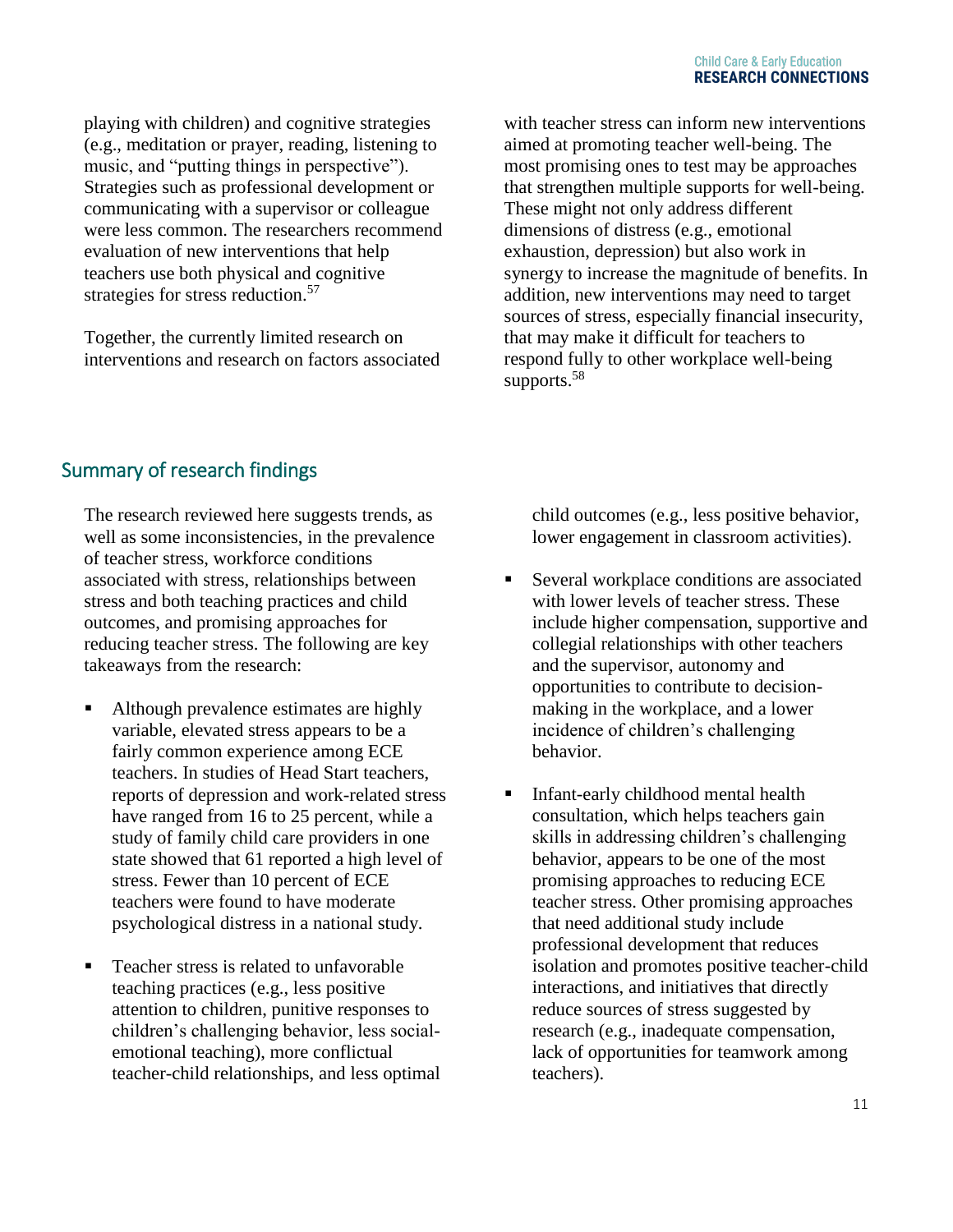It is important to note that except for a few intervention studies, most of the research is correlational, and does not definitively identify causes of teacher stress or well-being, or the effects of teacher stress. Also, there may be bidirectional effects between factors associated with stress, and other patterns of influence. For example, children's challenging behavior may be both a source of stress for teachers, and an

effect of stressed teachers responses' to this behavior. As another example, adequate levels of compensation may be needed before other supports, such as health benefits, appear as significant predictors of well-being.

## What policies could strengthen supports for teacher well-being in ECE settings?

Despite the need for additional research, current findings can inform recommendations for policies aimed at promoting ECE teacher wellbeing. The following recommendations focus on reducing various sources of work-related stress suggested by the research examined in this brief.

- 1. **Raise ECE teacher wages and provide health insurance and other benefits to achieve parity across ECE programs serving children birth to five and K-12 teachers.** Wage and benefit increases are likely to create significant and broad improvements in workplace conditions that contribute to ECE teacher well-being. Adequate pay and healthcare benefits could help reduce ECE teacher stress by increasing financial security and access to health and mental health care. It would also likely reduce turnover, which increases the workload for teachers and interferes with potentially supportive peer relationships. A number of strategies for financing higher wages have been proposed and tried by some states and localities (e.g., using savings from shared services, using state general revenues for wage increases tied to education).<sup>59</sup>
- 2. **Invest in statewide, research-informed IECHM consultation that provides timely and effective consultation to teachers who**

**need assistance to address children's challenging behavior and to use practices that promote young children's positive behavior.** Strong models and examples of financing IECHM exist in several states. $60$  In addition, the National Center for Excellence in IECMH Consultation works with states to develop and expand high quality IECMH models that have wide reach.<sup>61</sup>

- 3. **Increase teachers' and directors' access to professional development and on-site peer-to-peer learning in areas relevant to teacher well-being.** Areas of professional development that have demonstrated associations with teacher well-being include: a) practices that promote children's socialemotional competencies; b) supervisors' ability to provide effective, positive support to teachers; and c) collaboration among teachers in their work activities and planning. For family child care providers, on-site and network-based professional development may help reduce the isolation of family child care providers.
- 4. **Encourage program leaders to learn about mental health and to provide information to staff about depression and other mental health conditions and resources to address these conditions**. Programs should be encouraged to provide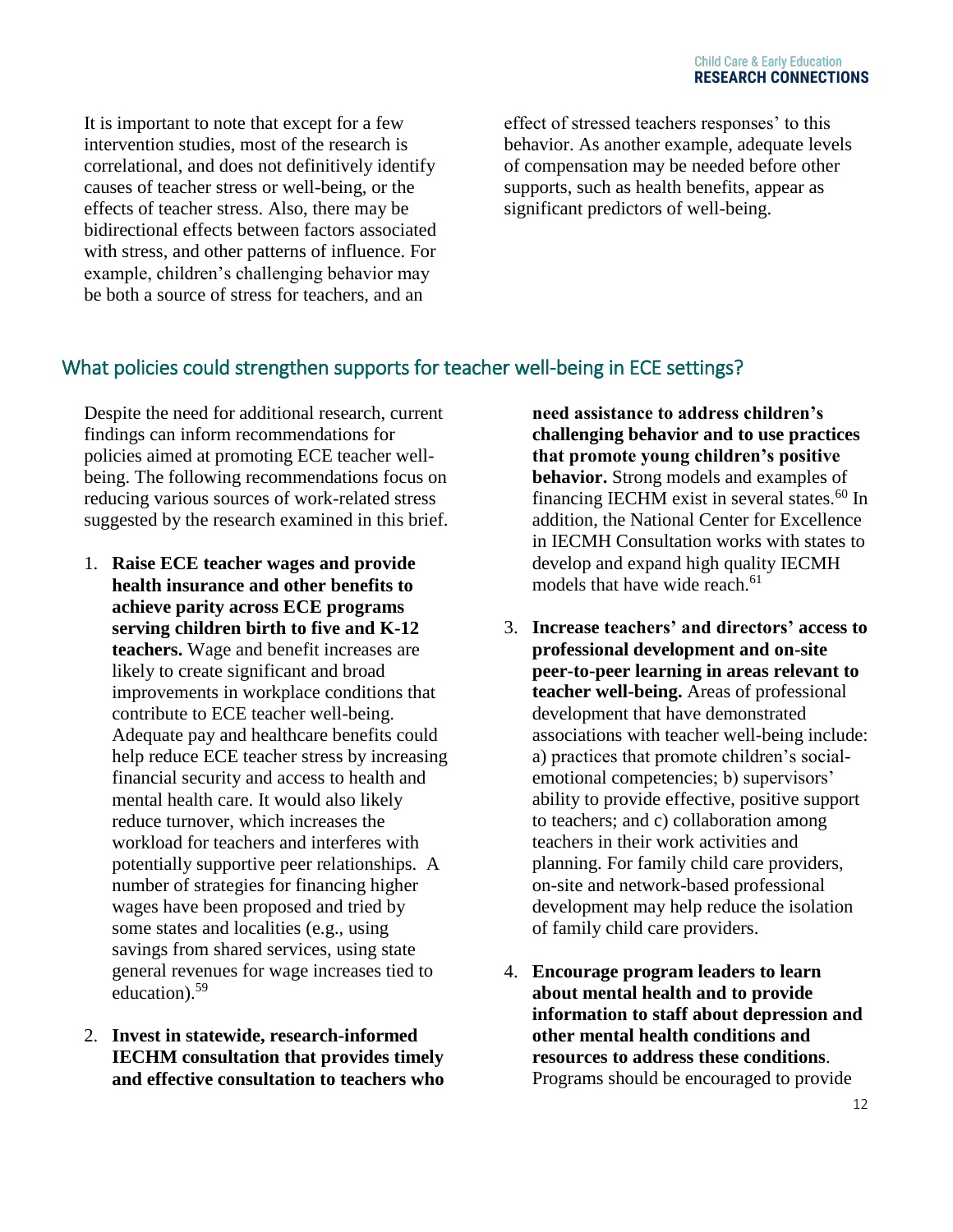this information in multiple ways, through written materials, as part of wellness information offered at staff meetings, by invited mental health speakers at the program site, and at professional development sessions.

- 5. **Build supports for teacher well-being into QRIS standards.** Options for incorporating supports for teacher well-being into QRIS include: a) creating a specific domain for research-informed "positive workplace" standards, which could include supports highlighted in this brief (e.g., adequate wages and benefits, practices that promote teamwork and staff input into decisionmaking, access to IECMH consultants to help teachers address challenging behavior), and b) building these conditions into other standards (e.g., professional development that helps directors support teachers and teachers to collaborate).
- 6. **Address key gaps in research in future studies of ECE programs.** While several ECE workplace conditions (e.g., child behavior problems, compensation) have shown associations with teacher stress in studies examined in this brief, additional research is needed to more definitively show how particular conditions and sets of conditions influence teacher well-being. Research that systematically varies work conditions in specific settings such as family child care homes or Head Start centers, would be especially helpful in suggesting policies that could promote teacher wellbeing (e.g., increases in compensation to certain levels, along with investments in other supports to reduce child behavior problems). Future studies should also include child outcome measures that can show whether changes in teacher well-being mediate improvements in child behavior and learning.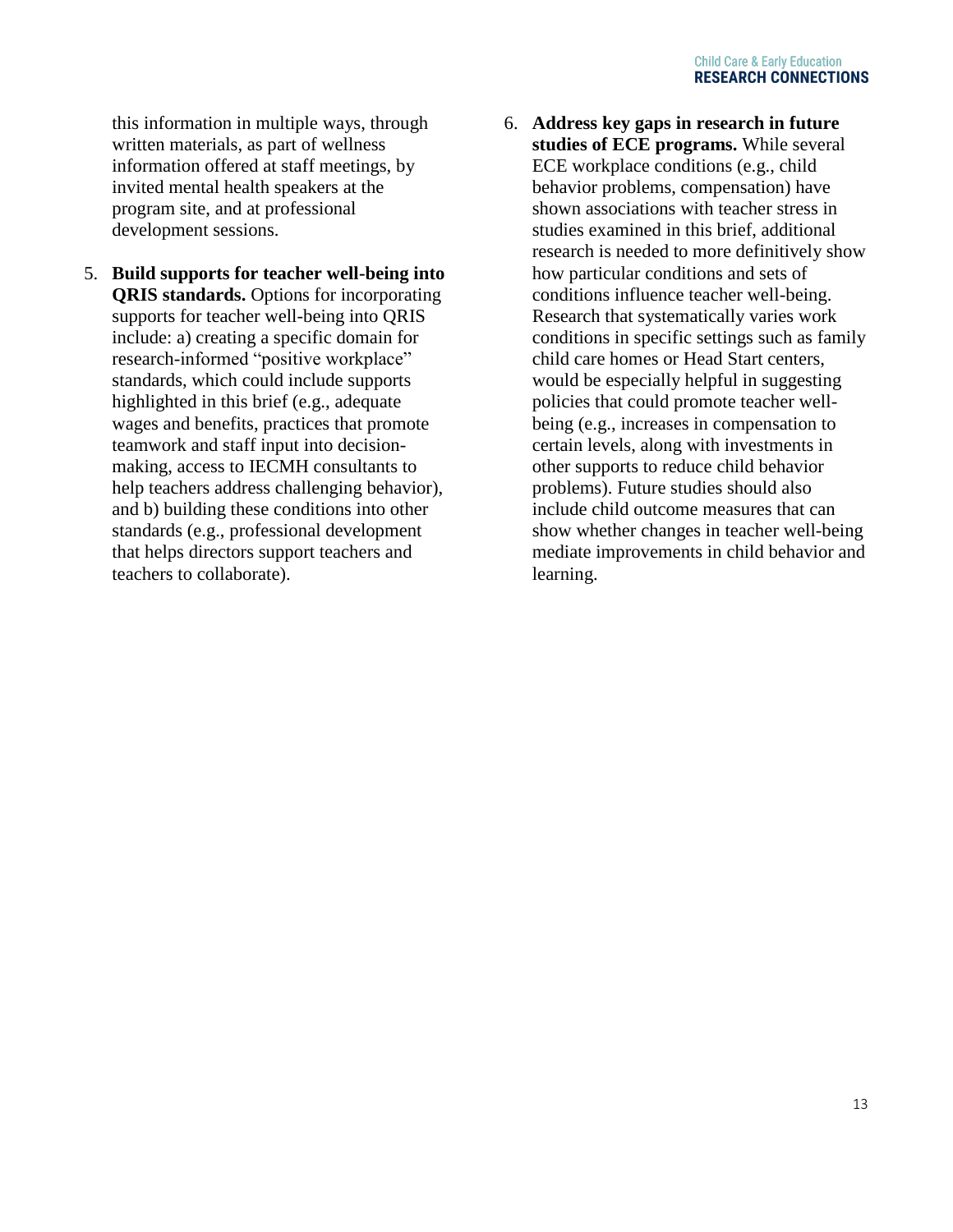#### **Child Care & Early Education RESEARCH CONNECTIONS**

## Endnotes

 $\overline{a}$ 

<sup>1</sup> Connors, M. C., & Morris, P. A. (2015). Comparing state policy approaches to early care and education quality: A multidimensional assessment of quality rating and improvement systems and child care licensing regulations. *Early Childhood Research Quarterly, 30*, 266-279.

<sup>2</sup> Cumming, T. (2016). Early childhood educators' well-being: An updated review of the literature. *Early Childhood Education Journal, 45*(5), 583-593.

<sup>3</sup> Cumming, T. (2016).

Hall-Kenyon, K. M., Bullough, R. V., MacKay, K. L., & Marshall, E. E. (2014). Preschool teacher well-being: A review of the literature. *Early Childhood Education Journal, 42*(3), 153-162.

<sup>4</sup> Whitaker, R. C., Dearth-Wesley, T., & Gooze, R. A. (2015). [Workplace stress and the quality of teacher-children](http://www.researchconnections.org/childcare/resources/28898?q=Workplace+stress+and+the+quality+of+teacher-children+relationships+in+Head+Start)  [relationships in Head Start.](http://www.researchconnections.org/childcare/resources/28898?q=Workplace+stress+and+the+quality+of+teacher-children+relationships+in+Head+Start) *Early Childhood Research Quarterly, 30*(1A), 57-69.

Andresen, E. M., Malmgren, J. A., Carter, W. B., and Patrick, D. L. (1994). Screening for depression in well older adults: Evaluation of a short form of the CES-D. *American Journal of Preventative Medicine, 10*, 77-84.

<sup>5</sup> Whitebook, M., King, E., Philipp, G., & Sakai, L. (2016). *Teachers' voices: Work environment conditions that impact teacher practice and program quality*. Berkeley, CA: University of California, Berkeley, Center for the Study of Child Care Employment.

Radloff, L. S. ( 1977). The CES-D Scale. *Applied Psychological Measurement, 1*(3), 385-401.

<sup>6</sup> Aikens, N. Tarullo, L., Hulsey, L, Ross, C, West, J., & Xue, Y. (2010). *A year in the life of Head Start: Children, families, and programs*. Washington, DC: US Department of Health and Human Services, Administration for Children and Families, Office of Planning, Research, and Evaluation.

<sup>7</sup> West J., Aikens, N., Lepidus B., Meagher, C. C., Malone L., Bloomenthal A., et al. (2010). *Head Start Family and Child Experiences Survey: 2006. Users' manual*. Washington, DC: U.S. Department of Health and Human Services, Administration for Children and Families, Office of Planning, Research and Evaluation.

<sup>8</sup> Amber, A. T., Vaughn, E., Grummon, A, Burney, R. Erinosho, T., Ostbye, T., & Ward, D. S. (2017). Family child care home providers as role models for children: Cause for concern? *Preventive Medicine Reports, 5*, 308-313.

<sup>9</sup> Paulsell, D., Kisker, E. E., Love, J. M., & Raikes, H. (2000). *Leading the way: Characteristics and early experience of selected Early Head Start programs. Executive summary volumes I, II, and III***.** Washington, DC: U.S. Department of Health and Human Services, Administration for Children and Families, Office of Planning, Research and Evaluation.

<sup>10</sup> Madill, R., Halle, T., Gebhart, T., & Shuey, E. (2018). *Supporting the psychological wellbeing of the early care and education workforce: Findings from the National Survey of Early Care and Education* (OPRE Report #2018-49). Washington, DC: U.S. Department of Health and Human Services, Administration for Children and Families, Office of Planning, Research and Evaluation.

<sup>11</sup> Madill, R., Halle, T., Gebhart, T., & Shuey, E.  $(2018)$ 

<sup>12</sup> Whittaker, J., & Harden, B. (2010). Beyond ABCs and 123s: Enhancing teacher-child relationship quality to promote [children's behavioral development.](https://www.researchconnections.org/childcare/resources/22896) *NHSA Dialog*, *13*(3), 185-191.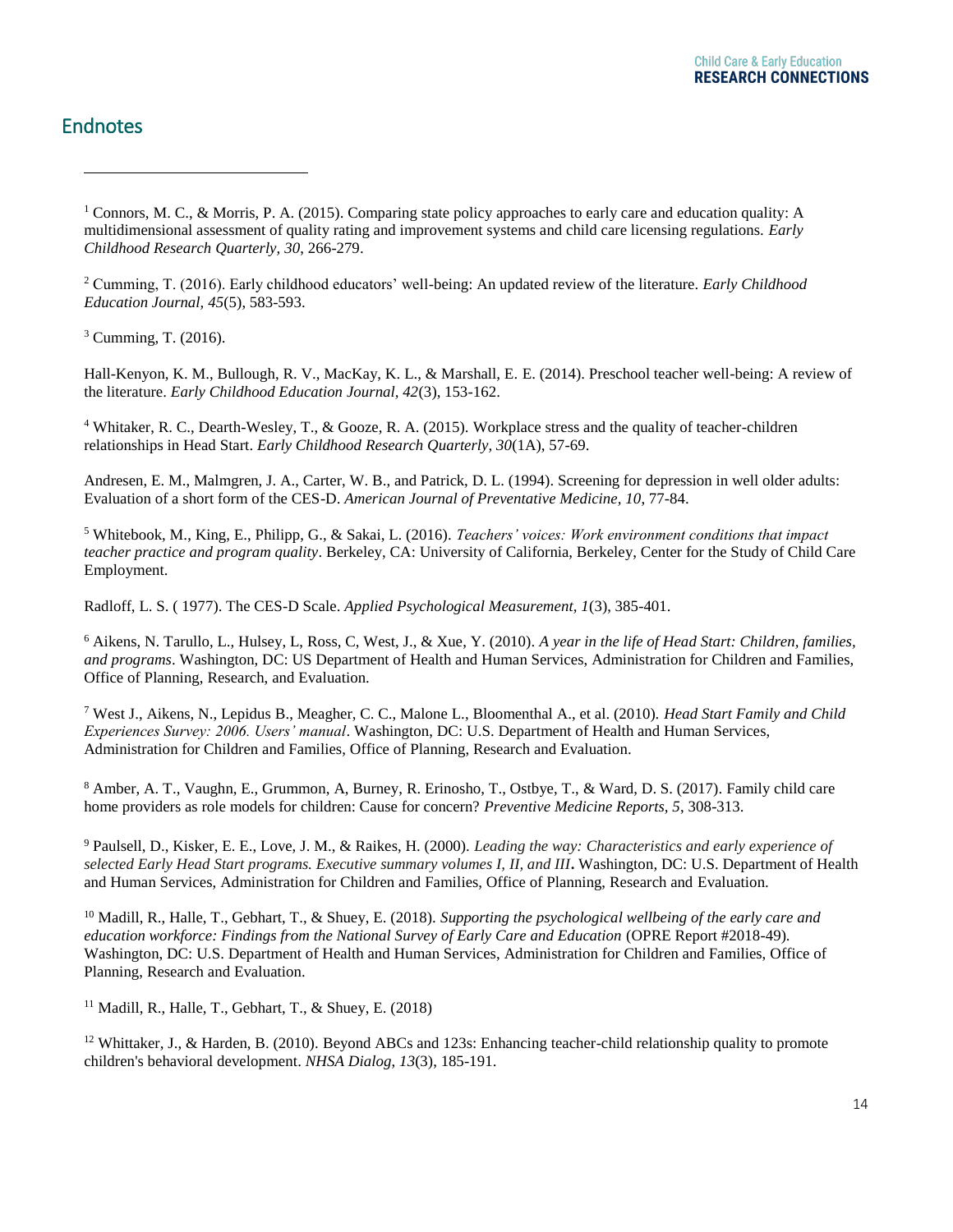<sup>13</sup> Morris, C. A. S., Denham, S. A., Basset, H. H., & Curby, T. W. (2013). Relations among teachers' emotion socialization [beliefs and practices, and preschoolers' emotional competence.](https://www.researchconnections.org/childcare/resources/26367) *Early education and development, 24*(7), 979-999.

<sup>14</sup>Whitaker, R. C., Dearth-Wesley, T., & Gooze, R. A. (2015).

<sup>15</sup> Jeon, L., Buettner, C. K., Grant, A. A., & Lang, S. N. (2018). [Early childhood teachers' stress and children's social,](https://www.researchconnections.org/childcare/resources/35693)  [emotional, and behavioral functioning.](https://www.researchconnections.org/childcare/resources/35693) *Journal of Applied Developmental Psychology*, 1-12.

<sup>16</sup> Buettner, C. K., Jeon, L., Hur, E., & Garcia, R. E. (2016). Teachers' social-emotional capacity: Factors associated with [teachers' responsiveness and professional commitment.](https://www.researchconnections.org/childcare/resources/32552?q=Teachers%27+social-emotional+capacity%3A+Factors+associated+with+teachers%27+responsiveness+and+professional+commitment) *Early Education and Development, 27*(7), 1018-1039.

<sup>17</sup> Zinsser, K. M., Bailey, C. S., Curby, T. W., Denham, S. A., & Bassett, H. H. (2013). Exploring the predictable classroom: [Preschool teacher stress, emotional supportiveness, and students' social-emotional behavior in private and Head Start](http://www.researchconnections.org/childcare/resources/34763?q=Exploring+the+predictable+classroom%3A+Preschool+teacher+stress%2C+emotional+supportiveness%2C+and+students%EF%BF%BD+social-emotional+behavior+in+private+and+Head+Start+classrooms)  [classrooms.](http://www.researchconnections.org/childcare/resources/34763?q=Exploring+the+predictable+classroom%3A+Preschool+teacher+stress%2C+emotional+supportiveness%2C+and+students%EF%BF%BD+social-emotional+behavior+in+private+and+Head+Start+classrooms) *NHSA Dialog, 16*(2), 90-108

<sup>18</sup> Rusby, J., Jones, L., Crowley, R., & Smolkowski, K. (2013). Associations of caregiver stress with working conditions, [caregiving practices, and child behaviour in](https://www.researchconnections.org/childcare/resources/27287?q=Associations+of+caregiver+stress+with+working+conditions%2C+caregiving+practices%2C+and+child+behaviour+in+home-based+child+care) home-based child care. *Early Child Development and Care*, *183*(11), 1589-1604.

<sup>19</sup> Ota, C. L., Baumgartner, J., & Austin, A. (2013). [Provider stress and children's active engagement.](https://www.researchconnections.org/childcare/resources/28951?q=Provider+stress+and+children%27s+active+engagement) *Journal of Research in Childhood Education*, 27(1), 61-73.

 $20$  Cumming, T. (2016).

 $\overline{a}$ 

Hall-Kenyon, K. M., Bullough, R. V., MacKay, K. L., & Marshall, E. E. (2014).

<sup>21</sup> Hur, E., Jeon, L. & Buettner, C.K. (2016). Preschool teachers' child-centered beliefs: Direct and indirect associations with work climate and job-related wellbeing. *Child & Youth Care Forum, 45*(3), 451-465.

Rusby, J., Jones, L., Crowley, R., & Smolkowski, K. (2013).

Whitaker, R. C., Dearth-Wesley, T., & Gooze, R. A. (2015).

<sup>22</sup> Madill, R., Halle, T., Gebhart, T., & Shuey, E. (2018).

<sup>23</sup> Hur, E., Jeon, L. & Buettner, C. K. (2016).

<sup>24</sup> Cassidy, D. J., King, E. K., Wang, Y., Lower, J. K., & Kintner-Duffy, V. L. (2017). Teacher work environments are [toddler learning environments: Teacher professional well-being, classroom emotional support, and toddlers' emotional](https://www.researchconnections.org/childcare/resources/34638?q=Teacher+work+environments+are+toddler+learning+environments%3A+Teacher+professional+well-being%2C+classroom+emotional+support%2C+and+toddlers%27+emotional+expressions+and+behaviours)  [expressions and behaviours.](https://www.researchconnections.org/childcare/resources/34638?q=Teacher+work+environments+are+toddler+learning+environments%3A+Teacher+professional+well-being%2C+classroom+emotional+support%2C+and+toddlers%27+emotional+expressions+and+behaviours) *Early Child Development and Care, 187*(11), 1666-1678.

<sup>25</sup> Hur, E., Jeon, L. & Buettner, C. K.  $(2016)$ .

 $^{26}$  e.g., Pianta, R. C., Howes, C., Burchinal, M., Bryant, D., Clifford, R., Early, D., & Barbarin, O. (2005). Features of prekindergarten programs, classrooms, and teachers: Do they predict observed classroom quality and child-teacher interactions? *Applied Developmental Science, 9*(3), 144-159.

<sup>27</sup> Whitebook, M., & Sakai, L. (2003). Turnover begets turnover: An examination of job and occupational instability among child care center staff. *Early Childhood Research Quarterly, 18*(3), 273-293.

<sup>28</sup> Cassidy, D. J., King, E. K., Wang, Y., Lower, J. K., & Kintner-Duffy, V. L. (2017).

[teachers' financial well-being and work time supports: Associations with children's emotional expressions and behaviors in](https://www.researchconnections.org/childcare/resources/32628?q=Preschool+teachers%27+financial+well-being+and+work+time+supports%3A+Associations+with+children%27s+emotional+expressions+and+behaviors+in+classrooms) 15<br>classrooms, Early Childhood Education Journal 446), 545,553 <sup>29</sup> King, E. K., Van Schagen Johnson, A., Cassidy, D. J., Wang, Y., Lower, J. K., & Kintner-Duffy, V. L. (2016). Preschool [classrooms.](https://www.researchconnections.org/childcare/resources/32628?q=Preschool+teachers%27+financial+well-being+and+work+time+supports%3A+Associations+with+children%27s+emotional+expressions+and+behaviors+in+classrooms) *Early Childhood Education Journal, 44*(6), 545-553.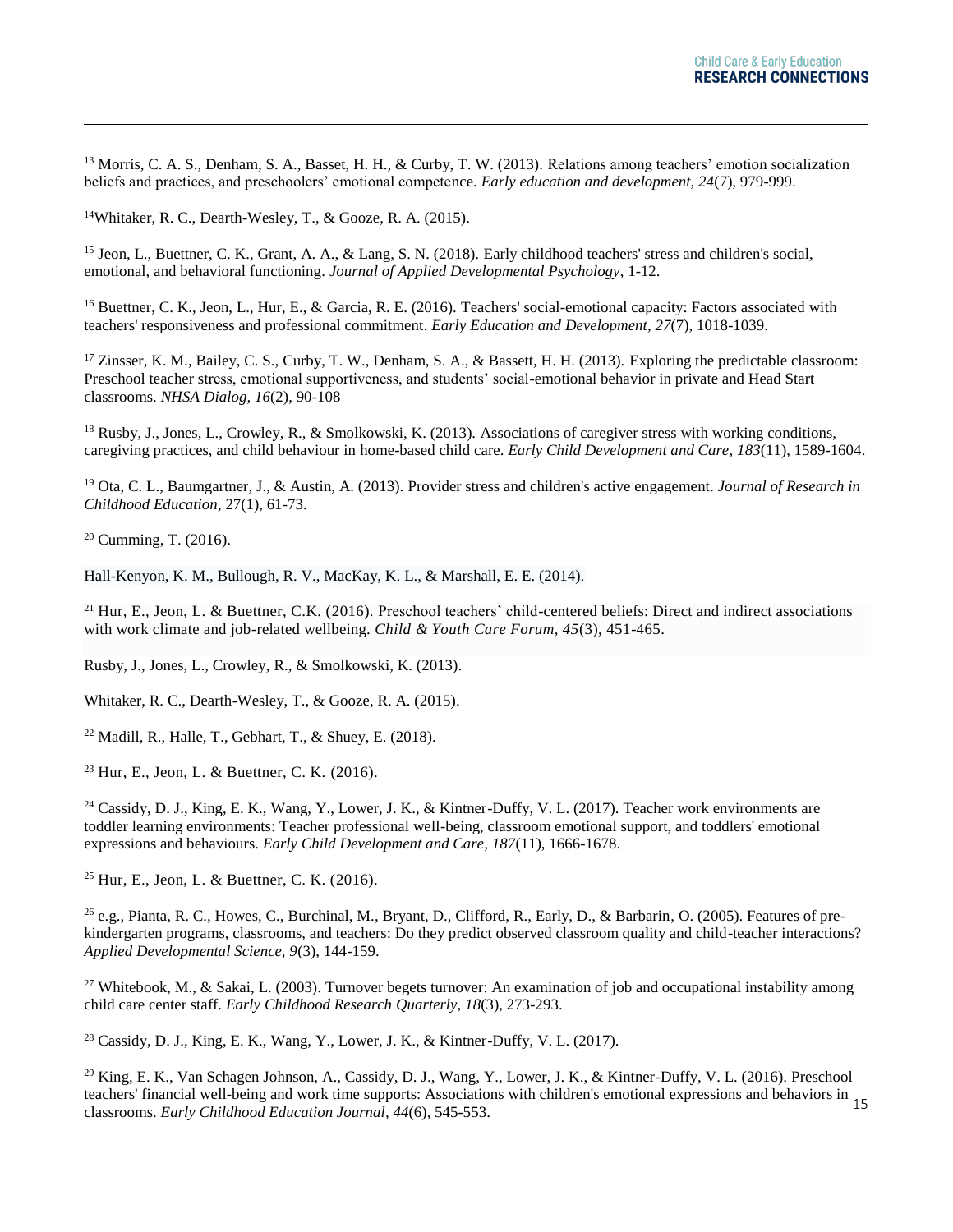<sup>30</sup> Roberts, A. M., Gallagher, K. C.,Daro, A. M., Iruka, I. U., Sarver, S. L. (in press). Workforce well-being: Personal and workplace contributions to early educators' depression across settings. *Journal of Applied Developmental Psychology*.

<sup>31</sup> Jeon, L., Buettner, C. K., & Grant, A. A. (2018). Early childhood teachers' psychological well-being: Exploring potential predictors of depression, stress, and emotional exhaustion. *Early Education and Development, 29*(1), 53-69

 $32$ Madill, R., Halle, T., Gebhart, T., & Shuey, E. (2018).

 $\overline{a}$ 

<sup>33</sup> Friedman-Krauss, A. H., Raver, C. C., Morris, P. A., & Jones, S. M. (2014). The role of classroom-level child behavior problems in predicting preschool teacher stress and classroom emotional climate. *Early Education and Development, 25*(4), 530–552.

<sup>34</sup> Jeon, L., Buettner, C. K., & Grant, A. A. (2018).

<sup>35</sup> Zinsser, K. M., Christensen, C. G., & Torres, L. (2016). She's supporting them; who's supporting her? Preschool centerlevel social-emotional supports and teacher wellbeing. *Journal of School Psychology, 59*, 55-66.

<sup>36</sup>Gilliam, W. S. (2005). *[Prekindergarteners left behind: Expulsion rates in state prekindergarten programs](https://www.researchconnections.org/childcare/resources/6144)*. New York: Foundation for Child Development.

<sup>37</sup> Zinsser, K. M., Zulauf, C. A., Nair Das, V., & Silver, H. (2017). Utilizing social-emotional learning supports to address [teacher stress and preschool expulsion.](https://www.researchconnections.org/childcare/resources/35313) *Journal of Applied Developmental Psychology*, 1-10.

<sup>38</sup> Wells, M. B. (2017). Is all support equal?: Head start preschool teachers' psychological job attitudes. *Teaching and Teacher Education, 63*, 103-115.

<sup>39</sup> Tarrant, K., Connors-Tadros, L., Martella, & J. Mathias, D. (2015). *Sharpening the focus: State policy to promote effective teaching that improves learning discussion guide: Enhancing teaching conditions to support quality teaching*. Boston: Build Initiative.

<sup>40</sup> Whitebook, M., King, E., Philipp, G., & Sakai, L. (2016).

<sup>41</sup> Studies using the SEQUAL in New York, Florida, and Minnesota are forthcoming in fall 2018. Personal communication with Marcy Whitebook, University of California, Berkeley, Center for the Study of Child Care Employment.

<sup>42</sup> For a description of the ECWES, see<https://mccormickcenter.nl.edu/library/ecwes-sample-profile/>

<sup>43</sup> McCormick Center for Early Childhood Leadership (2011) *The relationship between organizational climate and classroom quality*. Chicago, IL: McCormick Center for Early Childhood Leadership.

McCormick Center for Early Childhood Leadership (2008) *The dynamic relationship between child care work environments and learning environments*. Chicago, IL: McCormick Center for Early Childhood Leadership.

<sup>44</sup> McCormick Center for Early Childhood Leadership. (2014). *Poor work environments contribute to teacher burnout*. Chicago, IL: McCormick Center for Early Childhood Leadership.

<sup>45</sup> Ehrlich, S. B., Pacchiano, D. M., Stein, A. G., & Luppescu, S. (2016). *Essential organizational supports for early education: The development of a new survey tool to measure organizational conditions*. Chicago, IL: University of Chicago Consortium on School Research and the Ounce of Prevention Fund.

<sup>46</sup> University of Chicago Consortium on Education Research and Ounce of Prevention. (2018). *Early Ed Essentials: Testing new surveys to inform program improvement*. Chicago, IL: University of Chicago Consortium on Education Research.